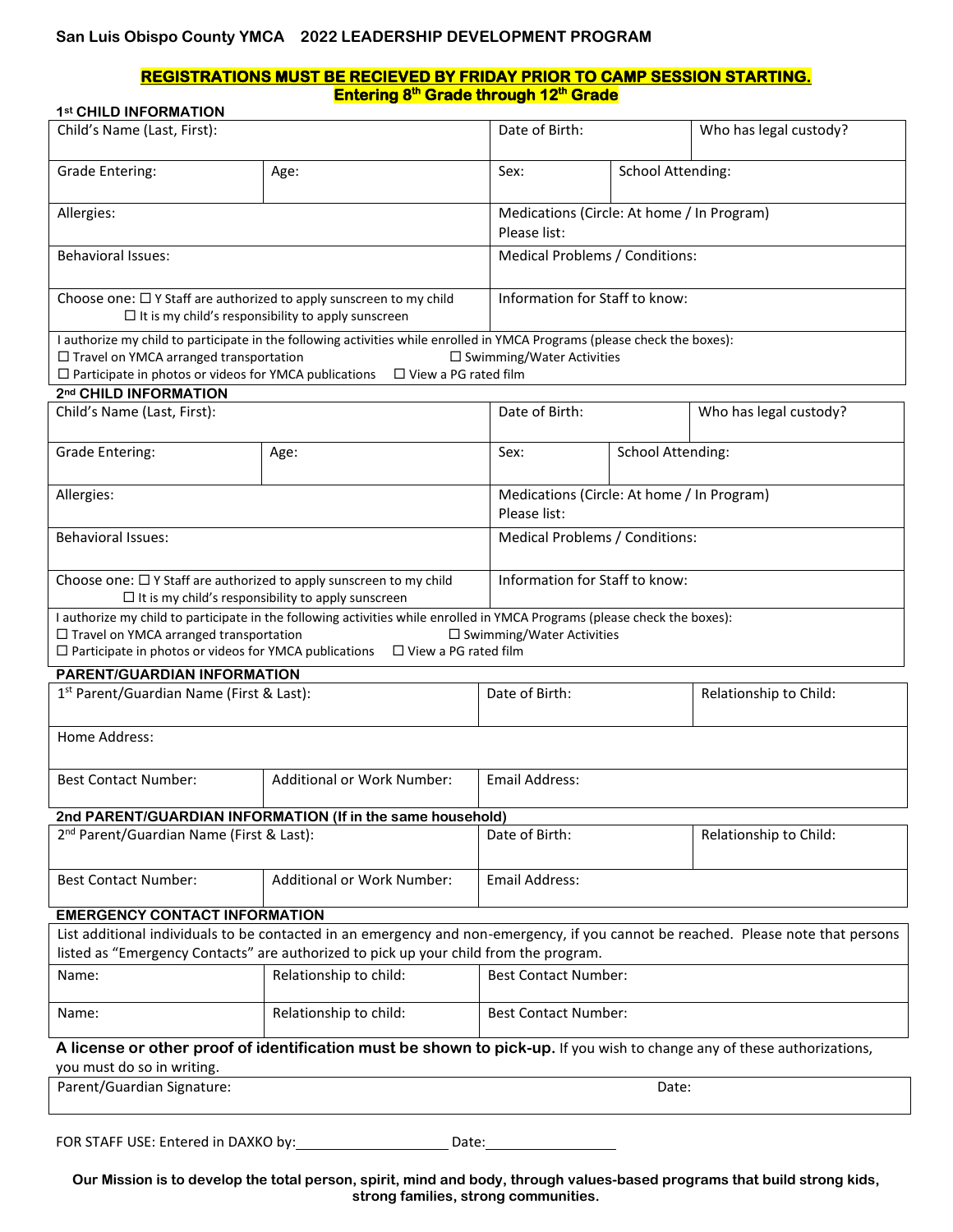# **San Luis Obispo County YMCA 2022 LEADERSHIP DEVELOPMENT PROGRAM**

| <b>Snapshot of Summer Fees</b> |                                                                                                                  |  |  |  |
|--------------------------------|------------------------------------------------------------------------------------------------------------------|--|--|--|
| Program<br>Membership Fee      | All families are required to have a current program membership (\$25 annually) to register for Summer Camp.      |  |  |  |
| <b>Session Deposits</b>        | A \$40 deposit per session is due at time of registration. Deposits are non-refundable and non-transferable. The |  |  |  |
|                                | \$40 deposits you put down will be subtracted from your session fees.                                            |  |  |  |
| <b>Session Fees</b>            | Session camp fees are due the Wednesday prior to the start of the camp session attending.                        |  |  |  |
| Late Fees                      | A Fee of \$20 will be applied to late payments and registrations received after the registration deadline.       |  |  |  |
|                                | There are no refunds for missed days of camp.                                                                    |  |  |  |

## **12 Month YMCA Program Membership**

The SLO County YMCA requires each participant to have an active program membership (please note: registration fees per program are separate from program membership fees). If your program membership expires before the program is up, it will automatically be renewed and fees charged to the payment on file.

| Annual Program Membership   \$25.00 per family,                                                                             |          |  |  |  |
|-----------------------------------------------------------------------------------------------------------------------------|----------|--|--|--|
| (Please note that the Annual Program Membership fee is for Childcare and Sports programs only)                              | per year |  |  |  |
| Already a YMCA Member (Membership must not expire before the end of your child's enrollment)                                | \$0.00   |  |  |  |
| Please circle the sessions you plan on attending. Space is limited. We reserve the right to close registration due to space |          |  |  |  |

availability.

**Circle which site where you would like to participate. We will do our best to accommodate you.**

**Harloe Elementary Los Ranchos Elementary** 901 Fair Oaks Avenue 5785 Los Ranchos Road

**Centennial Park SLO Y Facility** 600 Nickerson Drive 1020 Southwood Dr. Paso Robles, CA 93446 San Luis Obispo, CA 93401

Arroyo Grande, CA 93420 San Luis Obispo, CA 93401

| session attending.                                      | Please circle the session(s) attending. \$20 deposit per session is due at registration and will be credited to each |                                                         |                                                                |
|---------------------------------------------------------|----------------------------------------------------------------------------------------------------------------------|---------------------------------------------------------|----------------------------------------------------------------|
| <b>Session 1</b><br>June 13-24<br>\$260<br>(Due June 8) | <b>Session 2</b><br>June 27-July 8<br>\$240<br>(Due June 22)                                                         | <b>Session 3</b><br>July 11-22<br>\$260<br>(Due July 6) | <b>Session 4</b><br>July 25-August 5<br>\$260<br>(Due July 20) |
|                                                         |                                                                                                                      |                                                         |                                                                |
| \$40 deposit<br>□                                       | $\Box$ \$40 deposit                                                                                                  | \$40 deposit<br>◻                                       | \$40 deposit                                                   |

**Total Due Today (Membership Fee + Total Deposits) \$**

Parent/Guardian Signature: Date: Date: Date: Date: Date: Date: Date: Date: Date: Date: Date: Date: Date: Date: Date: Date: Date: Date: Date: Date: Date: Date: Date: Date: Date: Date: Date: Date: Date: Date: Date: Date: Dat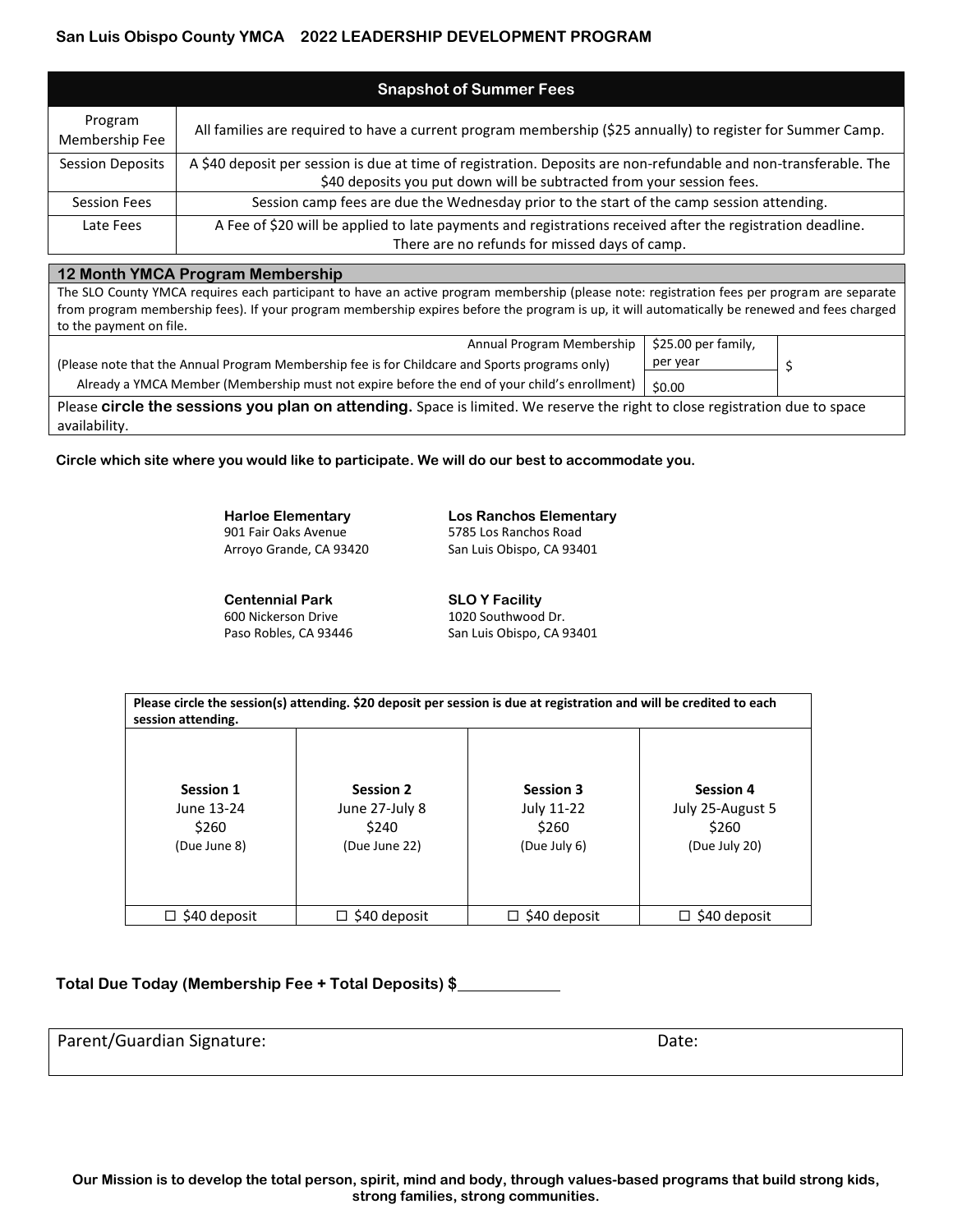# **San Luis Obispo County YMCA 2022 LEADERSHIP DEVELOPMENT PROGRAM**

| Signature of Parent/Guardian |                                                                                                    | Print Parent/Legal Guardian Name | Date                                                                                                                                                                                                                                                                                                                                                  |  |
|------------------------------|----------------------------------------------------------------------------------------------------|----------------------------------|-------------------------------------------------------------------------------------------------------------------------------------------------------------------------------------------------------------------------------------------------------------------------------------------------------------------------------------------------------|--|
| No.<br>Yes                   | permission.                                                                                        |                                  | necessary medical treatment, in the event that my child needs immediate medical attention for injuries received<br>while participating in a San Luis Obispo County YMCA program. Y staff may also admit my child to the nearest<br>hospital emergency room for emergency medical treatment without my consent if I cannot be reached to give<br>City: |  |
| Circle one:                  | CONSENT AND AUTHORIZATION FOR TREATMENT: I give my permission for YMCA staff members to administer |                                  |                                                                                                                                                                                                                                                                                                                                                       |  |

## **CHILD BEHAVIOR**

Disciplinary problems may require a time-out period. Parents may be called to pick-up a child who does not behave. A Behavior Contract is the first formal step to help resolve repeated rule violations. The contract involves parents, child, and staff, and requires participation of all three parties. A sample contract is available at your child's camp location. A suspension may be necessary, at the Program Director's discretion. Upon continuous disciplinary problems, a child may be removed from the program indefinitely. Refunds will not be given for children removed for disciplinary reasons.

## **PARENT/STAFF COMMUNICATION**

YMCA staff will make an effort to communicate with you regarding your child's day as much as needed to ensure his/her positive YMCA experience. Exchange of information between parents and staff provides insight for both parties. The format may be formal or informal. It is vital that you inform us of changes happening in your family. To promote safety, comfort and the overall wellbeing of all, the YMCA asks all persons to demonstrate positive behavior while at the YMCA facilities.

## **ADMINISTERING MEDICATIONS**

It is our policy not to administer any substances other than standard "over-the-counter" medications and/or prescription drugs if supplied by parents. We will not issue any product that is not in its original container and clearly marked by the manufacturer or pharmacy.

#### **LARGE GROUP FORMAT**

I understand that, due to the large group format of our program, the San Luis Obispo County YMCA is unable to provide one-on-one care and makes no claim to do so for any child except on an intermittent basis. Such instances include: injuries, immediate disciplinary issues, and certain personal care needs customarily provided to all children.

## **LATE PARENT**

I understand if I am late picking my child up from program, I will be charged \$1 per minute per child. If I am habitually late from picking up my child from program, a signed parent agreement may be necessary.

#### **PARENT HANDBOOK/SUMMER DAY CAMP CHECKLIST**

A copy of the Parent Handbook and Day Camp Checklist will be available on www.sloymca.org before the first day of my child's participation in the summer day camp program.

## **MANDATED REPORTING**

I understand that the YMCA staff is mandated by state law to report any suspected cases of child abuse or neglect to the appropriate authorities for investigation.

Signature of Parent/Guardian and Date Communication Print Parent/Legal Guardian Name Date Date Date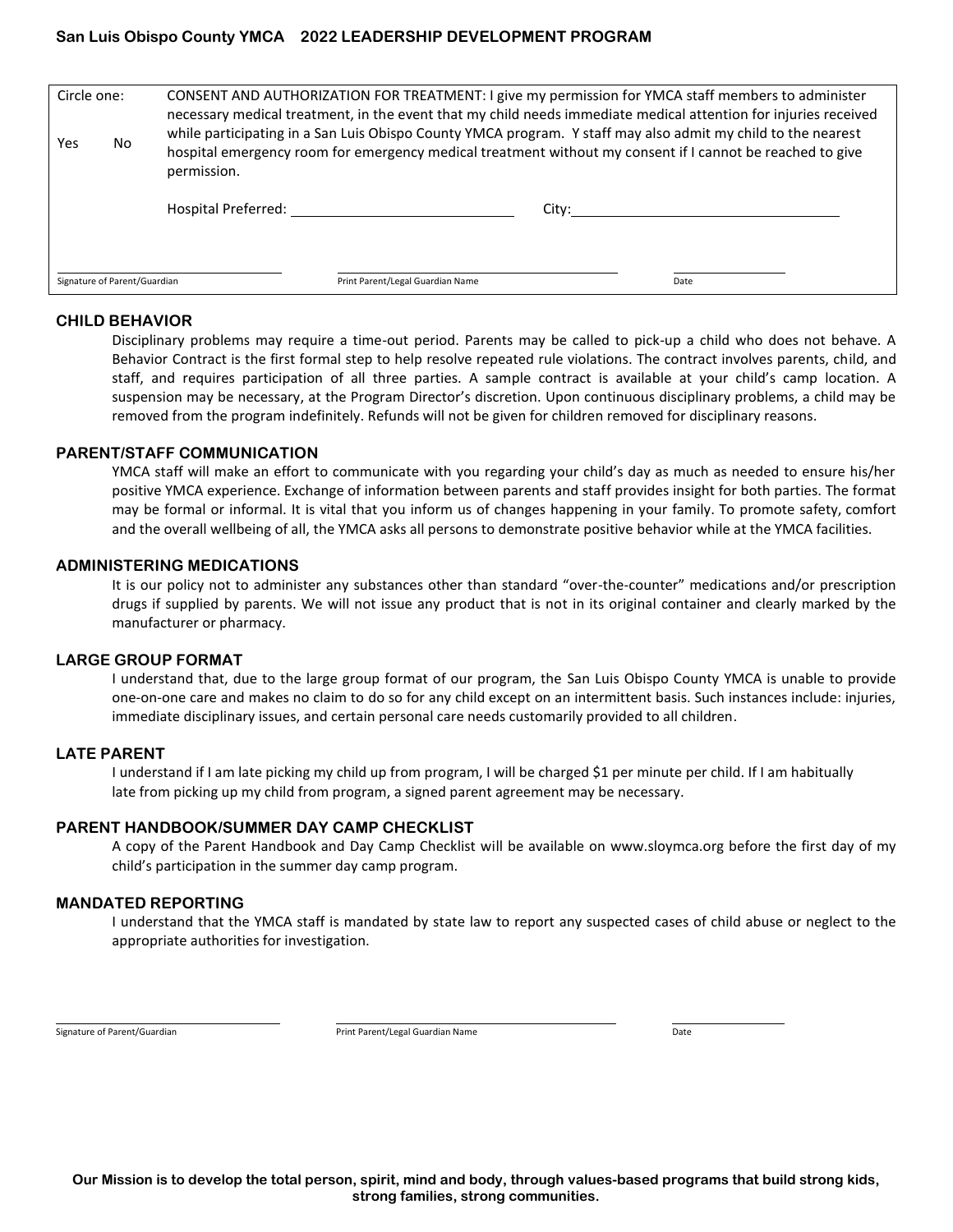# **RELEASE AND WAIVER OF LIABILITY AND INDEMNITY AGREEMENT**

In consideration of being permitted to utilize the facilities, services, and programs of the YMCA for any purpose, including, but not limited to observation or use of facilities or equipment, or participation in any sports activity or off-site program affiliated with the YMCA, the undersigned, for himself or herself and any personal representatives, heirs, and next of kin, hereby acknowledges, agrees and represents that he or she has, or immediately upon entering or participating will, inspect and carefully consider such premises and facilities or the affiliated program. It is further warranted that such entry into the YMCA for observation or use of facilities or equipment thereon and such affiliated program have been inspected and carefully considered and that the undersigned finds and accepts same as being safe and reasonably suited for the purpose of such observation, use or participation.

IN FURTHER CONSIDERATION OF BEING PERMITTED TO ENTER THE YMCA FOR ANY PURPOSE INCLUDING, BUT NOT LIMITED TO, OBSERVATION OR USE OF FACILITIES OR EQUIPMENT, OR PARTICIPATION IN ANY OFF-SITE PROGRAM AFFILIATED WITH THE YMCA, THE UNDERSIGNED HEREBY AGREES TO THE FOLLOWING:

1. THE UNDERSIGNED HEREBY RELEASES, WAIVES, DISCHARGES AND COVENANTS NOT TO SUE THE YMCA, its directors, officers, employees and agents (hereinafter referred to as "releases") from all liability to the undersigned, his or her personal representatives, assigns, heirs, and next of kin for any loss or damage, and any claim or demands therefore on account of injury to the person or property or resulting in death of the undersigned, whether caused in whole or in part by the negligence of the releases or otherwise while the undersigned is in, upon, or about the premises or any facilities or equipment therein or participating in any program affiliated with the YMCA.

2. THE UNDERSIGNED HEREBY AGREES TO DEFEND, INDEMNIFY, SAVE AND HOLD HARMLESS the releases and each of them from any loss, liability, damage or cost they may incur, including attorneys' fees and cost of suit due to the presence of the undersigned in, upon or about the YMCA premises or in any way observing or using any facilities or equipment of the YMCA or participating in any program affiliated with the YMCA, whether caused by the negligence of the releases or otherwise.

3. THE UNDERSIGNED HEREBY ASSUMES FULL RESPONSIBILITY FOR AND RISK OF BODILY INJURY, DEATH, OR PROPERTY DAMAGE due to negligence of releases or otherwise while in, about or upon the premises of the YMCA and/or while using the premises or any facilities or equipment thereon or participating in any program, sport, or activity affiliated with the YMCA.

The undersigned further expressly agrees that the foregoing release, waiver, and indemnity agreement is intended to be as broad and inclusive as is permitted by law of the State of California and that if any portion thereof is held invalid, it is agreed that the balance shall, notwithstanding, continue in full legal force and effect.

I, THE UNDERSIGNED, HAVE READ AND VOLUNTARILY SIGNS THE RELEASE AND WAIVER OF LIABILITY AND INDEMNITY AGREEMENT, and further agrees that no oral representations, statements, or inducement apart from the foregoing written agreement have been made.

I, the undersigned, acknowledge that the San Luis Obispo County YMCA sponsors the above-named activity and realize that NO MEDICAL INSURANCE IS PROVIDED.

For valuable consideration, I hereby give the San Luis Obispo County YMCA its successors, and assigns, the absolute and irrevocable right and permission with respect to photographs, videos, motion pictures, and/or sound recordings being taken of my child; (a) to use, reuse, publish, and republish in the same, in whole or in part, separately or in conjunction with other photographs or recordings, in any medium, and (b) to use my child's name herewith.

I hereby release and discharge the San Luis Obispo County YMCA from any claims and demands arising out of or in connection with the use of such photographs, videos, motion pictures, and/or recordings. I also agree that the photographs, videos, motion pictures and the negatives thereof, and recordings, shall constitute your (YMCA) sole property, with full right of disposition whatsoever.

#### **I have read this release and agree to these terms.**

(Please sign both areas below, one for self and one for minor)

**Signature of Parent/Guardian Print Parent/Legal Guardian Name Date**

**\_\_\_\_\_\_\_\_\_\_**

#### **FOR PARTICIPANTS OF MINORITY AGE (under age 18 at the time of registration):**

**THE UNDERSIGNED, AS PARENT/GUARDIAN WITH LEGAL RESPONSIBILITY FOR THE MINOR PARTICIPANT, DOES HEREBY CONSENT AND AGREE WITH THE TERMS AND CONDITIONS OF THIS RELEASE AND HOLD HARMLESS. THE UNDERSIGNED FURTHER AGREES TO THE RELEASE AND INDEMNIFY THE RELEASES FROM ANY AND ALL LIABILITIES INCIDENT TO THE SAID MINOR'S INVOLVEMENT IN THESE PROGRAMS.** 

**Signature of Parent/Guardian Print Parent/Legal Guardian Name Date**

**Minor's Name Date of Birth**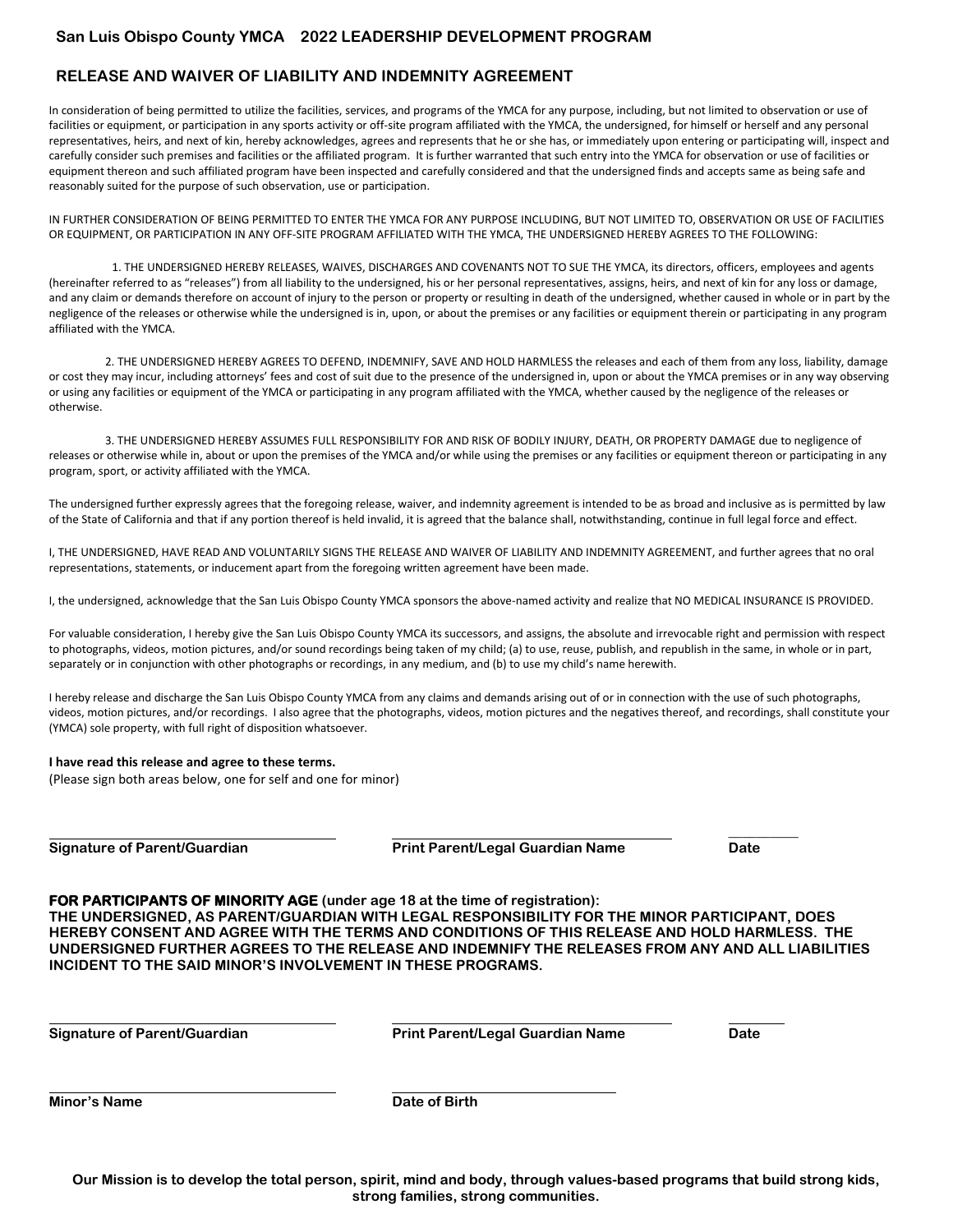# **PHOTO AND VIDEO/AUDIO RECORDING RELEASE**

I am 18 years of age or older and, if not, my Mother/Father/Legal Guardian has also signed below.

For my participation in activities to be conducted by the San Luis Obispo County YMCA, I hereby give my permission and consent, now and for all time, to the San Luis Obispo County YMCA, the National Council of Young Men's Christian Associations of the United States of America (YMCA of the USA) and third parties collaborating with San Luis Obispo County YMCA and/or YMCA of the USA to make, reproduce, edit, broadcast or rebroadcast any video film, footage, sound track recordings and photo reproductions of me and/or my narrative account of my experience at the San Luis Obispo County YMCA, for publication, display, sale or exhibition thereof in promotions, advertising and legitimate business uses without any compensation to, and/or claim, by me. I may, or may not be, identified in such reproductions; however, I shall not be stated by name to have endorsed any particular commercial products or commercial services.

I further agree to the following:

- Any video film, footage, sound track recordings, and photo reproductions of me and/or my narrative account of my experience at the San Luis Obispo County YMCA, I authorize, according to this Release, shall belong to the San Luis Obispo County YMCA, YMCA of the USA and third parties collaborating with the San Luis Obispo County YMCA and/or YMCA of the USA. Therefore, they will have full right of disposition of any video film, footage, sound track recordings and photo reproductions of me and/or my narrative account of my experience the San Luis Obispo County YMCA;
- Any video film, footage, sound track recordings and photo reproductions of me and/or my narrative account of my experience the San Luis Obispo County YMCA will not be subject to any obligation of confidentiality and may be shared with and used by the San Luis Obispo County YMCA, YMCA of the USA and third parties collaborating with the San Luis Obispo County YMCA and/or YMCA of the USA;
- The San Luis Obispo County YMCA, YMCA of the USA and third parties collaborating with the San Luis Obispo County YMCA and/or YMCA of the USA shall not be liable for any use or disclosure to a third party of any video film, footage, sound track recordings and photo reproductions of me and/or my narrative account of my experience at the San Luis Obispo County YMCA; and
- The San Luis Obispo County YMCA, YMCA of the USA and third parties collaborating with the San Luis Obispo County YMCA and/or YMCA of the USA shall exclusively own all known or later existing rights to worldwide and shall be entitled to the unrestricted use any video film, footage, sound track recordings and photo reproductions of me and/or my narrative account of my experience at the San Luis Obispo County YMCA for any purpose without compensation to me.

I agree that my consent and this release are irrevocable. I hereby release and discharge the San Luis Obispo County YMCA, YMCA of the USA and third parties collaborating with the San Luis Obispo County YMCA and/or YMCA of the USA from any and all claims in connection with the uses and reproductions of any video film, footage, sound track recordings and photo reproductions of me and/or my narrative account of my experience the San Luis Obispo County YMCA as described herein.

| consideration contained herein, I hereby consent to the foregoing on behalf of my minor child. | (child's name). For the |
|------------------------------------------------------------------------------------------------|-------------------------|
| Revised 4.2022                                                                                 | Date: <u>_________</u>  |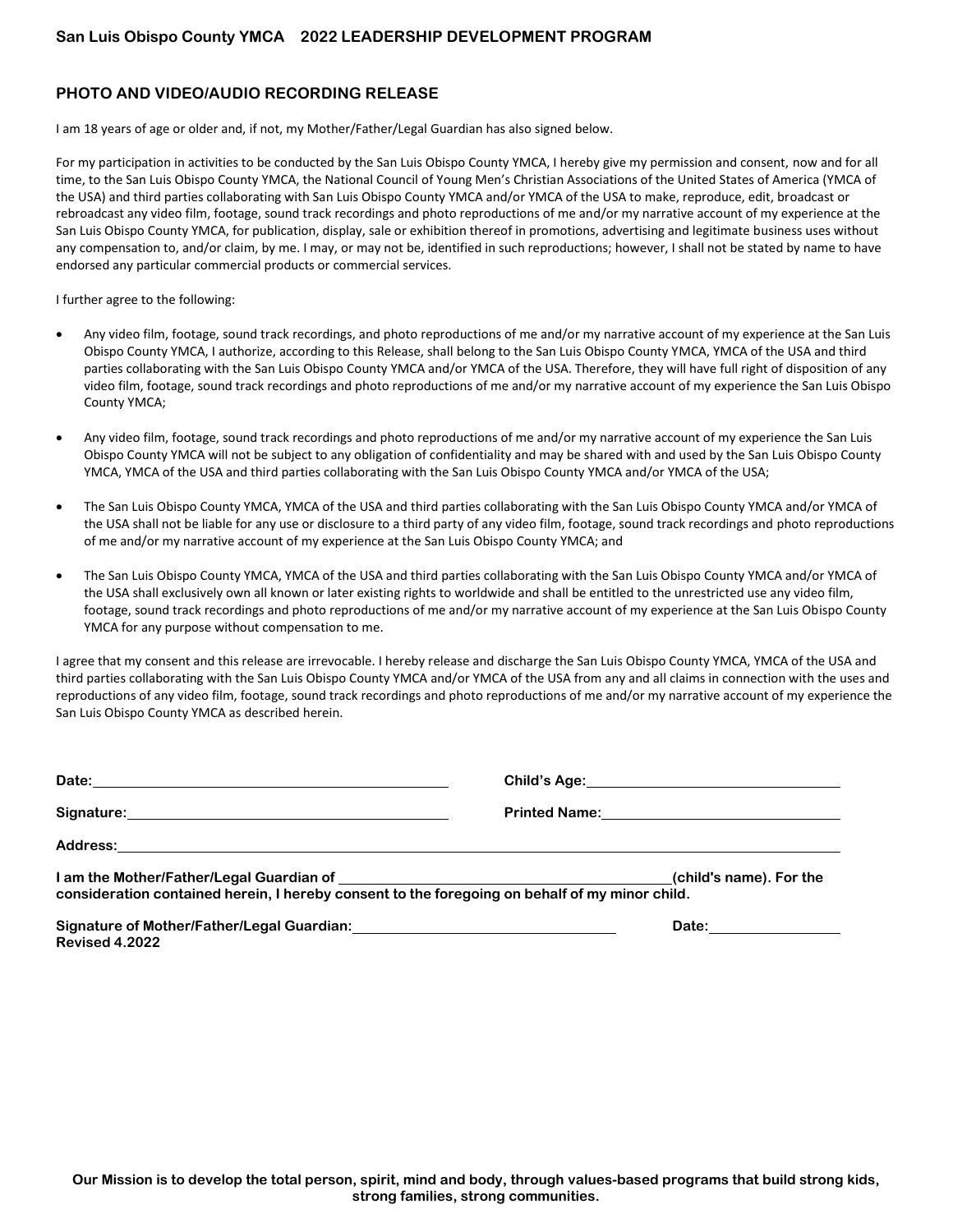# **PARENTAL/FINANCIAL AGREEMENT**

The following information is important for your understanding of our Program Policies. If you are unclear on any of these policies, please ask the YMCA Program Enrollment Team at (805) 543-8235 so we can clarify any concerns that you might have. Camp fees are due the Wednesday prior to the session attending. To ensure that your payment is correctly recorded in our system, please include the following information: Child/ren's full name, camp location, and dates of camp. If your payment is not received by the due date, your child may lose his/her spot.

- Any outstanding balances due to the San Luis Obispo County YMCA must be paid in full prior to registering for Leadership Development.
- **I understand each child must be a San Luis Obispo County YMCA Family or Program Member throughout their camp enrollment.**
- Any payment received after their designated due date will be charged a late fee of \$20 per occurrence.
- Registrations received after the Wednesday prior to the camp session will be charged a \$20 late fee.
- I understand that if payment is not received by the 1st day of the camp session, my child may be ineligible to attend.
- I understand the YMCA is not responsible for billing errors over 90 days old.
- I understand that balances over 90 days old may be turned over to a collections agency.
- I understand that my child/ren may not be allowed to attend if my account does not have a zero balance due.
- I understand there is a \$30 service charge for any check or automated payment that is denied, and my child will not be able to attend camp until my account has a zero balance.
- I understand that if my child is not picked up by 5:30 pm, I will be billed \$1.00/minute for every minute after 6pm.
- I understand that my child must be signed IN and OUT daily by an authorized adult listed on the front of this enrollment packet.
- I give permission for my child to attend all Y activities and field trips.
- I understand that no refunds will be given for sessions that have already started or if my child is removed from the program for disciplinary reasons.
- I understand that if I have paid a deposit for a particular session of camp and my child does not attend, I will still be billed for the full balance of the fees unless I notify the Program Enrollment Team by or phone at (805) 543-8235 by the Wednesday prior to the start of the camp session. Notifying my site director or other staff does not relieve me of my responsibility to notify the Program Enrollment Team directly.

You may contact the YMCA Program Enrollment Team to answer any of your billing questions at: (805) 543-8235

#### **I have read, understand, and agree to the above mentioned policies.**

Parent/Guardian Print Name **Print Child's Name** Print Child's Name

```
Parent/Guardian Signature data and the Date of Date
```
#### Electronic Funds Transfer (EFT)

**EFT INFORMATION:** Camp fees will be deducted from your account automatically on the Wednesday they are due. Your account will be charged per your enrollment, not your child's camp attendance. You are responsible for notifying the YMCA Program Enrollment Team of any changes in your sessions enrollment from the original submitted registration. The YMCA is not responsible for errors over 90 days. You must notify the Program Enrollment Team immediately if any of your contact information, bank, or credit card information changes.

# **BILLING INFORMATION:**

Name of Card/Account Holder: Best contact phone number:

| <b>CREDIT/DEBIT CARD:</b>                                                                                                                                                                                                      |                                                                                                                                                                                                                                |
|--------------------------------------------------------------------------------------------------------------------------------------------------------------------------------------------------------------------------------|--------------------------------------------------------------------------------------------------------------------------------------------------------------------------------------------------------------------------------|
|                                                                                                                                                                                                                                |                                                                                                                                                                                                                                |
|                                                                                                                                                                                                                                |                                                                                                                                                                                                                                |
|                                                                                                                                                                                                                                | Day of Debit: Each Wednesday of camp for subsequent session's enrollment. Authorization: I hereby authorize the San Luis Obispo County YMCA to debit the                                                                       |
| above credit card every two weeks for my summer camp payments in the amount of \$                                                                                                                                              |                                                                                                                                                                                                                                |
|                                                                                                                                                                                                                                |                                                                                                                                                                                                                                |
|                                                                                                                                                                                                                                |                                                                                                                                                                                                                                |
| Signature of Account Holder                                                                                                                                                                                                    | Date                                                                                                                                                                                                                           |
|                                                                                                                                                                                                                                |                                                                                                                                                                                                                                |
| <b>BANK DRAFT</b> (A Voided Check <b>must</b> be attached to this form):                                                                                                                                                       |                                                                                                                                                                                                                                |
|                                                                                                                                                                                                                                |                                                                                                                                                                                                                                |
| Full Name of Bank: The Same of Bank of the Same of Bank of the Same of Bank of the Same of Bank of the Same of                                                                                                                 |                                                                                                                                                                                                                                |
|                                                                                                                                                                                                                                |                                                                                                                                                                                                                                |
| Bank Transit Number: The Communication of the Communication of the Communication of the Communication of the Communication of the Communication of the Communication of the Communication of the Communication of the Communic | Account Number: The Country of the Country of the Country of the Country of the Country of the Country of the Country of the Country of the Country of the Country of the Country of the Country of the Country of the Country |
|                                                                                                                                                                                                                                | Day of Debit: Each Wednesday of camp for subsequent session's enrollment. Authorization: I hereby authorize the San Luis Obispo County YMCA to debit the                                                                       |

above credit card every two weeks for my summer camp payments in the amount of \$

**X**<br> **X** Signature of Account Holder Date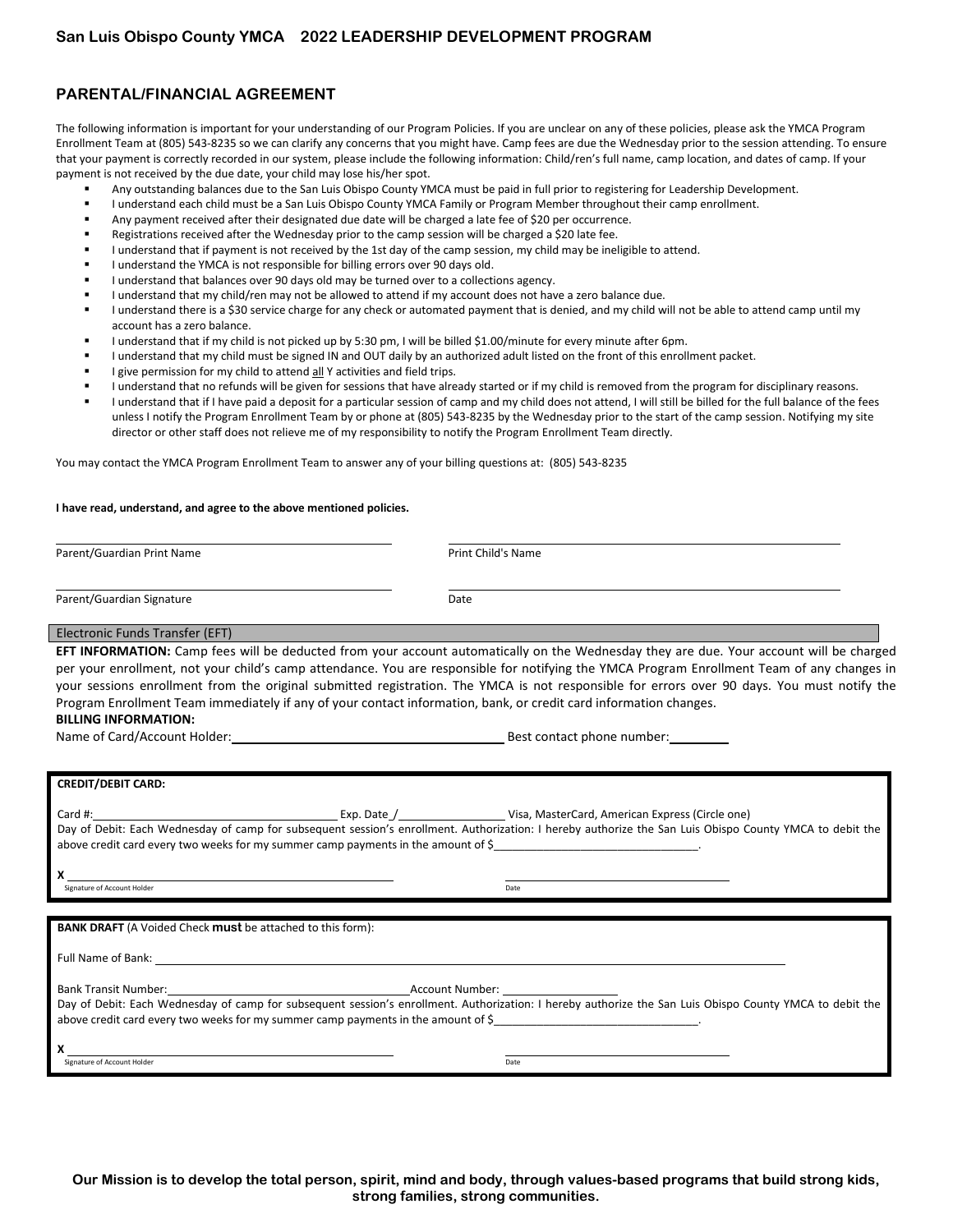

# **San Luis Obispo County YMCA LEADERSHIP DEVELOPMENT PROGRAM REFERENCE 1**

Applicant: Please have this form completed and signed by a reference of your choice. Return it with this enrollment form.

Student Name:

In what capacity do you know the student?

Please rate the student on the following:

|                                            | <b>Strongly Agree</b> | Agree | Somewhat<br>Agree | <b>Disagree</b> |
|--------------------------------------------|-----------------------|-------|-------------------|-----------------|
| Positive attitude                          |                       |       |                   |                 |
| Would be a positive mentor for youth       |                       |       |                   |                 |
| Organized & timely                         |                       |       |                   |                 |
| Shows awareness of rules & safety          |                       |       |                   |                 |
| Willing to learn new skills                |                       |       |                   |                 |
| Enjoys spending quality time with children |                       |       |                   |                 |

Strengths not previously mentioned: Let us a strengths not previously mentioned:

Weaknesses important to know to help us with the supervision and mentoring of this student

Reference Name: Name: Signature: Signature: Signature: Signature: Signature: Signature: Signature: Signature: Signature: Signature: Signature: Signature: Signature: Signature: Signature: Signature: Signature: Signature: Si Position: Date: Date: Date: Date: Date: Date: Date: Date: Date: Date: Date: Date: Date: Date: Date: Date: Date: Date: Date: Date: Date: Date: Date: Date: Date: Date: Date: Date: Date: Date: Date: Date: Date: Date: Date: Da Phone: May we contact you? YES NO